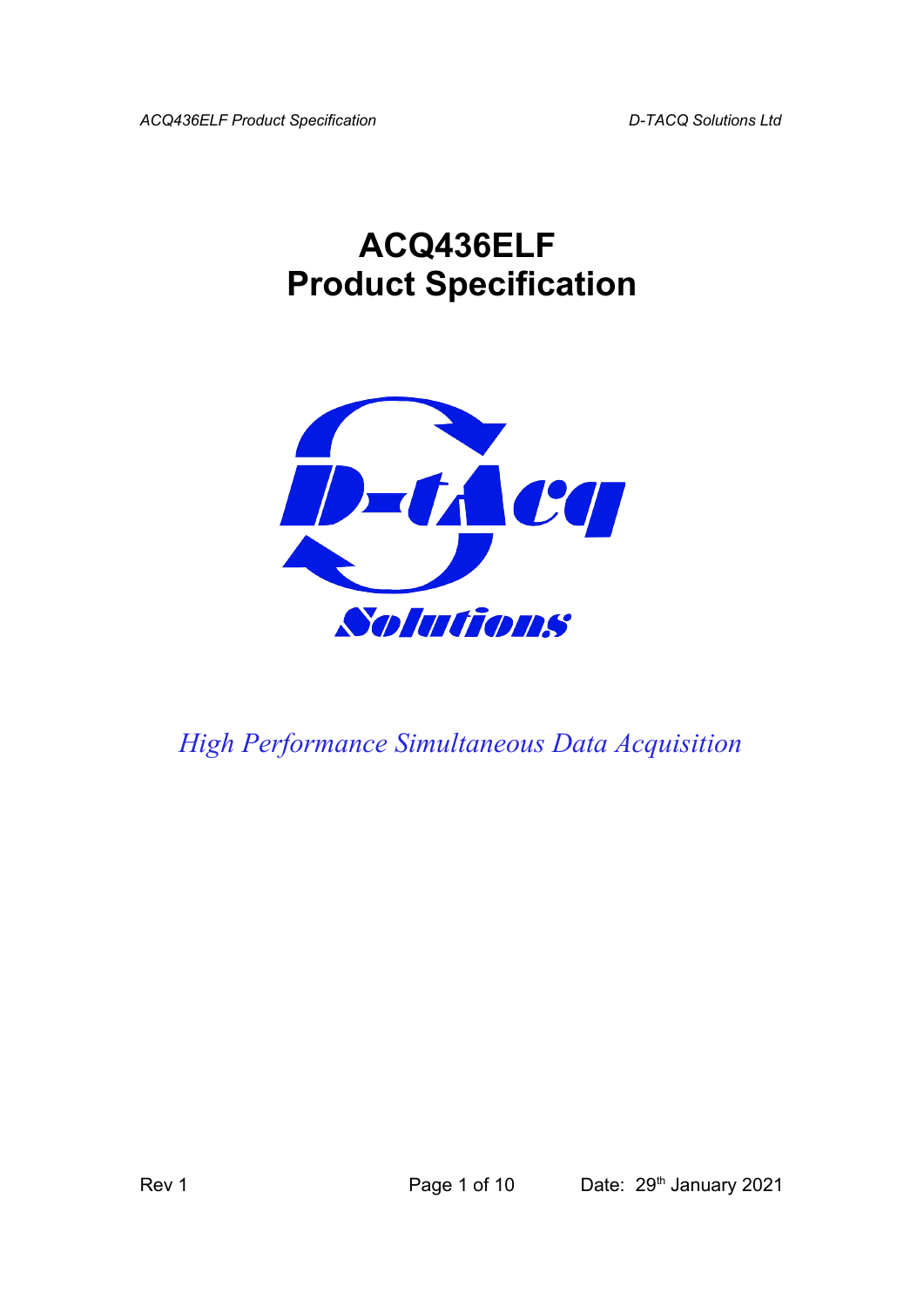## **Table of Contents**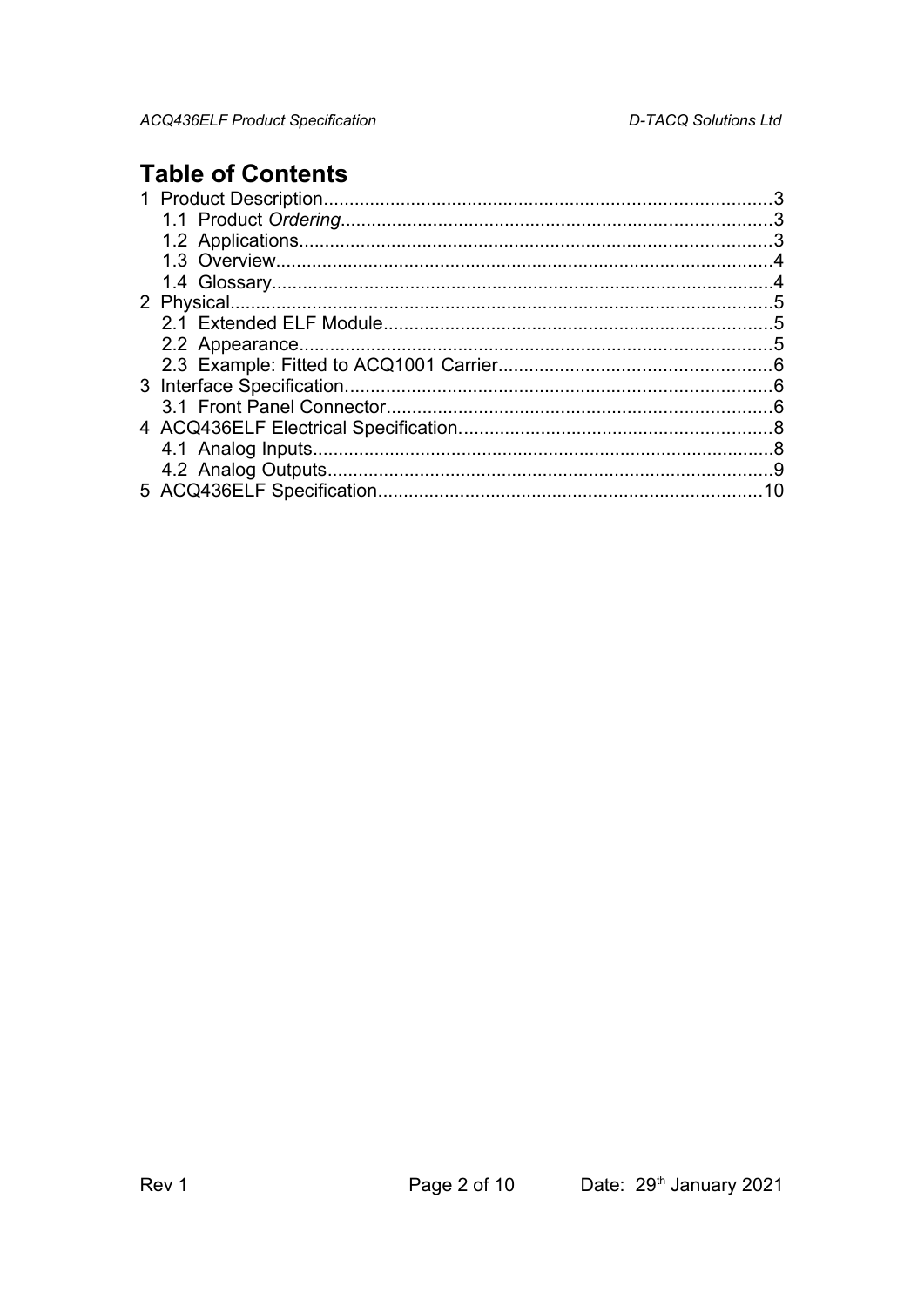## 1 Product Description

- 1. *ACQ436ELF* is a multi function Analog input / Output Board.
- 2. 24 channels 24 bit Trans-impedance Analog input
- 3. 12 Multiplexed Analog outputs from 2 Analog Output channels.
- 4. Based on ACQ435ELF 32 channel digitizer with 8 channels replaced by the Analog Outputs

#### *1.1 Product Ordering*

• *ACQ436-24TF-2AO-12M* : 24 bit resolution, 128kSPS/channel, 24 channels Trans-Impedance Analog Input +/- 10uA . 12 channels Multiplexed output +/- 0.5V from 2 Analog Output channels

Other Input Options available including Voltage Input; contact D-TACQ for information

#### *1.2 Applications*

• Instrumentation applications, control and monitoring.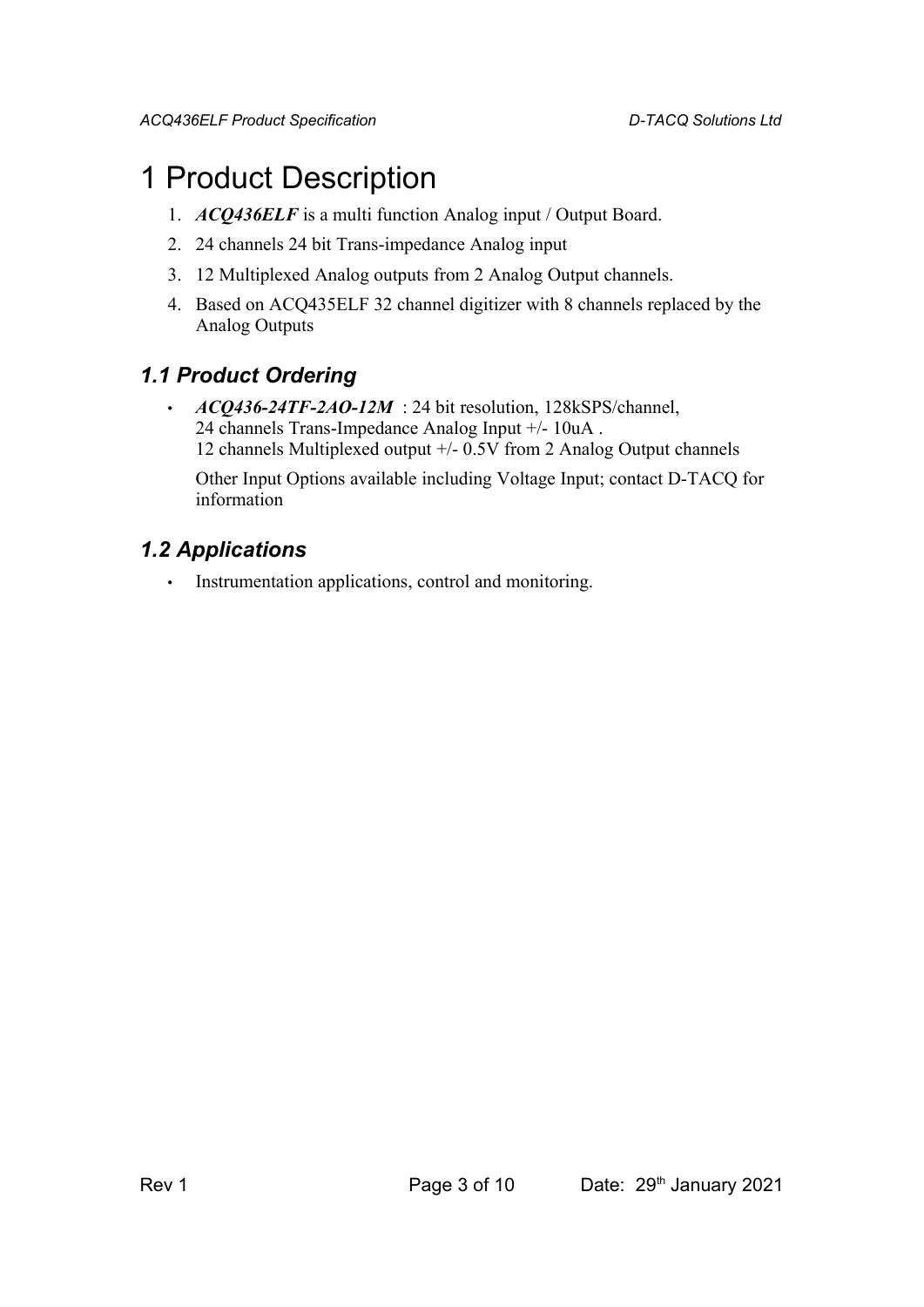#### *1.3 Overview*

The *ELF* module standard, based on the same front panel and connector footprint as *FMC*, adds user IO to carrier modules fitted with *FPGA* resource. D-TACQ recommends carriers based on the *Xilinx* ZYNQ system on chip, combining *FPGA* resource with a dual-core ARM Cortex A9 and gigabit Ethernet.

Compatible carriers include:

- D-TACQ **ACQ1001** : D-TACQ single slot FMC carrier, Z7020
- D-TACQ **ACQ2106** : D-TACQ 6 slot FMC carrier, Z7030

D-TACQ supplies a complete working Intelligent Digitizer appliance including programmable logic and microprocessor system running Linux.

#### *1.4 Glossary*

- FMC: [VITA57 FPGA Mezzanine Card.](http://www.vita.com/fmc.html)
- ELF: D-TACQ extension to FMC, elongated card with provision for dedicated analog power supply rails.
- • [Xilinx ZYNQ Soc](http://www.xilinx.com/products/silicon-devices/soc/zynq-7000/index.htm)
- LPC: FMC Low pin count wiring standard.
- ULPC: FMC/ELF Ultra low pin count (D-TACQ).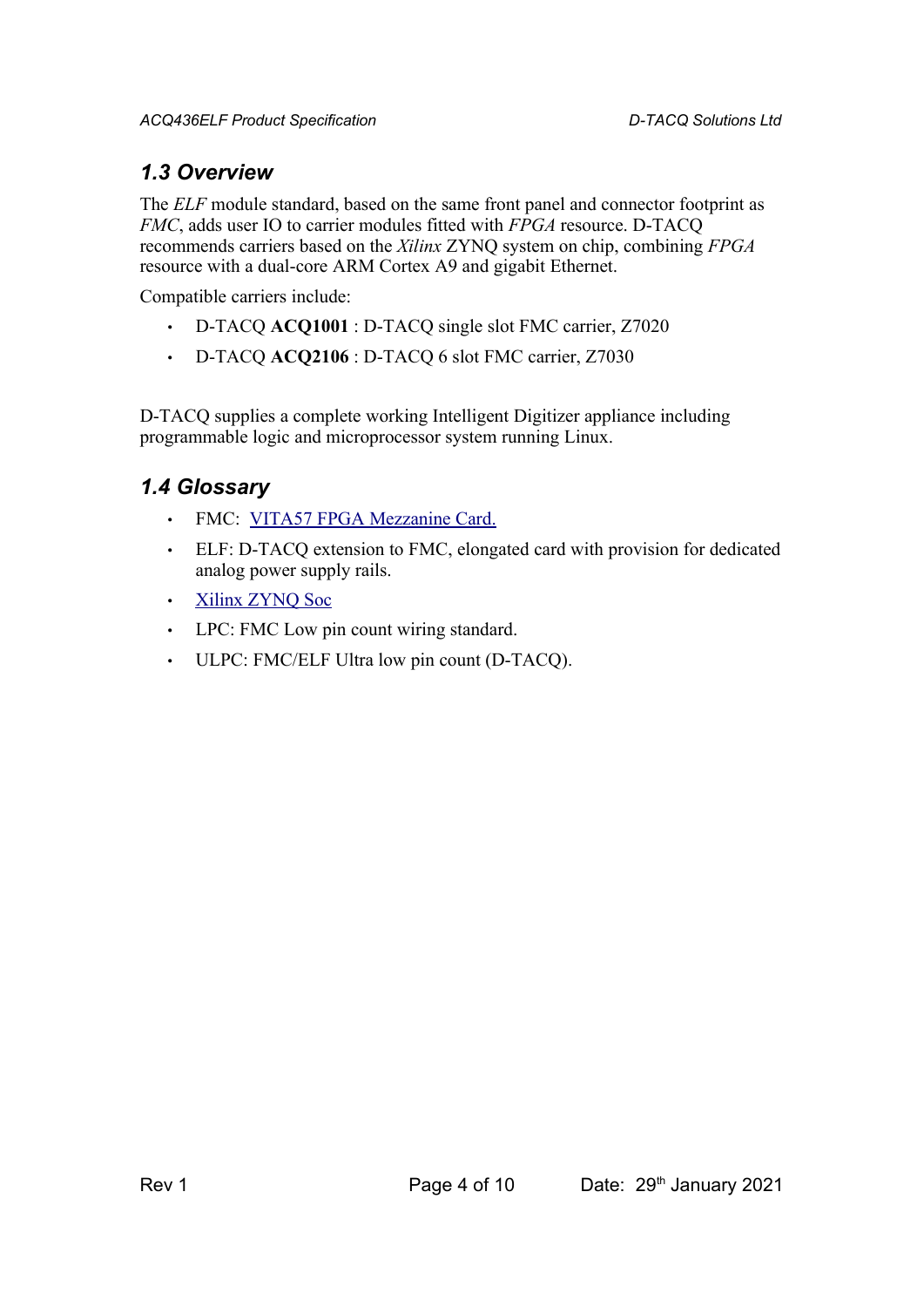## 2 Physical





#### *2.2 Appearance*

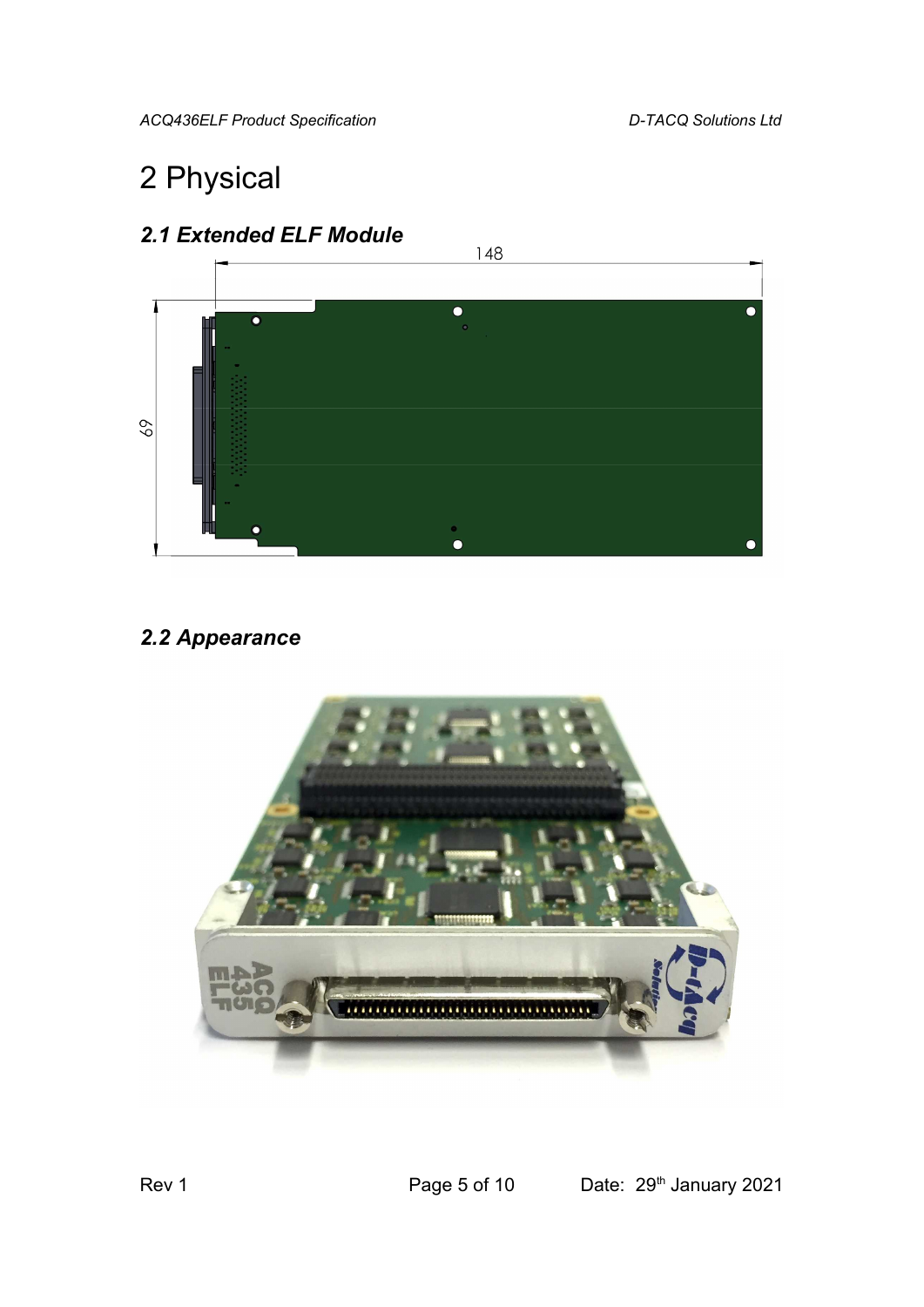### *2.3 Example: Fitted to ACQ1001 Carrier*



Carrier accommodates 1 x ELF e.g. *ACQ436ELF* or a standard size FMC module such as *ACQ420FMC* or *AO420FMC*.

## 3 Interface Specification.

### *3.1 Front Panel Connector*

- 68 Pin VHDCI
- Pinout is based on ACQ435 Connector with "Missing Channels" replaced by Analog outputs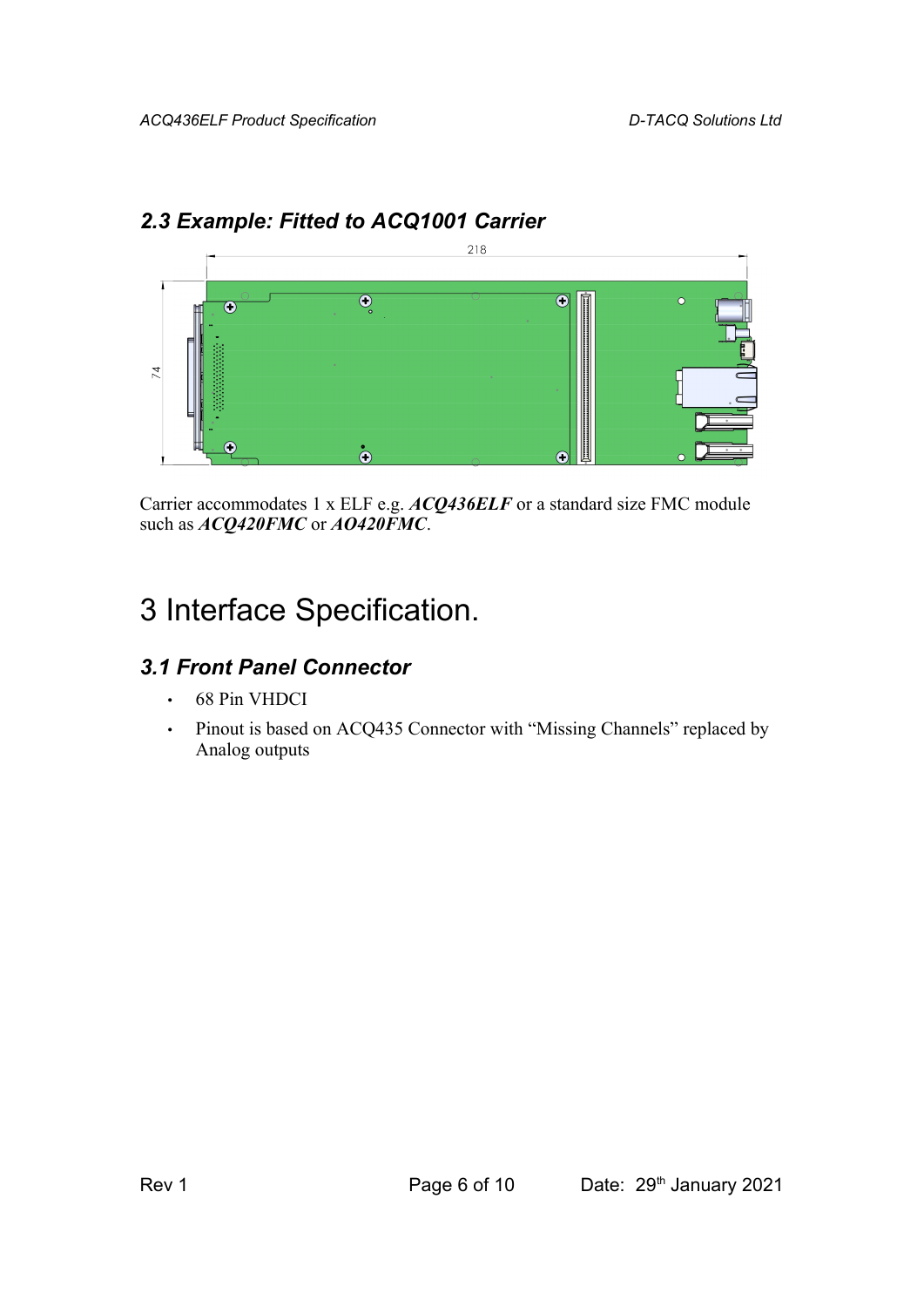| Pin            | Function       | Pin    | Function       |
|----------------|----------------|--------|----------------|
| $\mathbf{1}$   | 0 <sub>V</sub> | 35     | 0V0V           |
| $\overline{c}$ | 0 <sub>V</sub> | 36     | 0 <sub>V</sub> |
| 3              | $AIO1+$        | 37     | $AIO1-$        |
| $\overline{4}$ | AI02+          | 38     | $AIO2-$        |
| 5              | $AIO3+$        | 39     | $AIO3-$        |
| 6              | $AIO4+$        | 40     | $AIO4-$        |
| $\overline{7}$ | AI05+          | 41     | $AI05-$        |
| 8              | AI06+          | 42     | $AI06-$        |
| 9              | $AIO7+$        | 43     | $AI07-$        |
| 10             | $AIO8+$        | $4\,4$ | $AIO8-$        |
| 11             | AI09+          | 45     | $AIO9-$        |
| 12             | AI10+          | 46     | $AI10-$        |
| 13             | $AIII+$        | 47     | $AIII -$       |
| 14             | AI12+          | 48     | $AI12-$        |
| 15             | 0 <sub>V</sub> | 49     | 0 <sub>V</sub> |
| 16             | OUT1           | $50$   | OUT2           |
| 17             | OUT3           | 51     | OUT4           |
| 18             | OUT5           | 52     | OUT6           |
| 19             | OUT7           | 53     | OUT8           |
| 20             | OUT9           | 54     | OUT10          |
| 21             | OUT11          | 55     | OUT12          |
| 22             | 0 <sub>V</sub> | 56     | 0 <sub>V</sub> |
| 23             | $AIO1+$        | 57     | $AIO-$         |
| 24             | AI22+          | 58     | $AIO2-$        |
| 25             | AI23+          | 59     | $AIO3-$        |
| 26             | $AIO4+$        | 60     | $AIO4-$        |
| 27             | AI25+          | 61     | $AI25-$        |
| $2\,8$         | AI26+          | 62     | $AI26-$        |
| 29             | $AI27+$        | 63     | $AIO7-$        |
| 30             | AI28+          | 64     | $AIO8-$        |
| 32             | AI29+          | 65     | $AIO9-$        |
| 32             | AI30+          | 66     | $AI30-$        |
| 33             | $AI31+$        | 67     | $AIO-$         |
| 34             | AI32+          | 68     | $AI32-$        |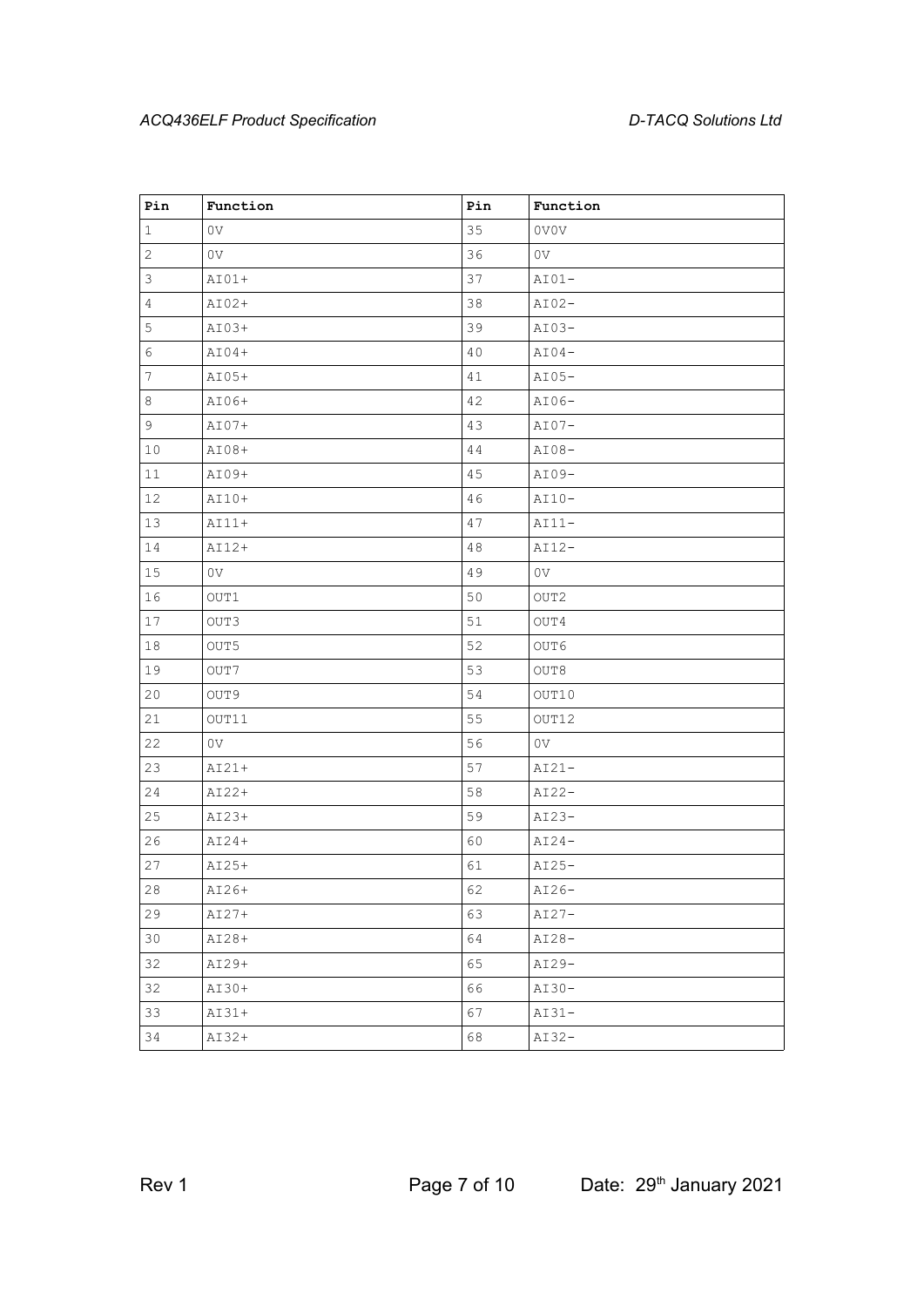# 4 ACQ436ELF Electrical Specification.

### *4.1 Analog Inputs*

| #                      | Parameter                                                                           | Value                                               |  |
|------------------------|-------------------------------------------------------------------------------------|-----------------------------------------------------|--|
| 1                      | Number of Channels                                                                  | 24 Input                                            |  |
| $\overline{2}$         | Sample Rate<br>High Speed Mode<br>High Resolution Mode                              | Input Per channel simultaneous<br>128 kHz<br>52 kHz |  |
| 3                      | Resolution                                                                          | 24 bits                                             |  |
| 4<br>Coupling          |                                                                                     | DC, Differential Input                              |  |
| 5                      | Input Impedance                                                                     | $1 \text{M}\Omega$                                  |  |
| 6                      | Input Range                                                                         | $±10$ µA                                            |  |
| 7                      | Offset Error                                                                        | 0.01% FS with numerical<br>calibration              |  |
| 8                      | Gain Error                                                                          | 0.01% FS with numerical<br>calibration              |  |
| 9<br>±0.002% FS<br>INL |                                                                                     |                                                     |  |
| 10<br><b>CMRR</b>      |                                                                                     | >60dB FS @ 1 kHz                                    |  |
| 11                     | THD                                                                                 | $-106$ dB*                                          |  |
| 12                     | SFDR                                                                                | $107$ dBc*                                          |  |
| 13                     | <b>SNR</b><br>High Speed Mode<br>High Resolution Mode                               | $104$ dB*<br>108 dB*                                |  |
| 14                     | Analog Input BW                                                                     | 80kHz                                               |  |
| 15                     | Crosstalk                                                                           | <90dB @ 1kHz FS Input                               |  |
| 16                     | Digital Filter: Pass<br>Band<br>Digital Filter: 3dB<br>Digital Filter: Stop<br>Band | 0.453 Fsample                                       |  |
|                        |                                                                                     | 0.490 Fsample                                       |  |
|                        |                                                                                     | 0.547 Fsample                                       |  |
|                        |                                                                                     | 95 dB                                               |  |
|                        | Digital<br>Filter: Attenuate                                                        |                                                     |  |
|                        |                                                                                     |                                                     |  |

\* Typical values measured at full scale with a 9.76kHz input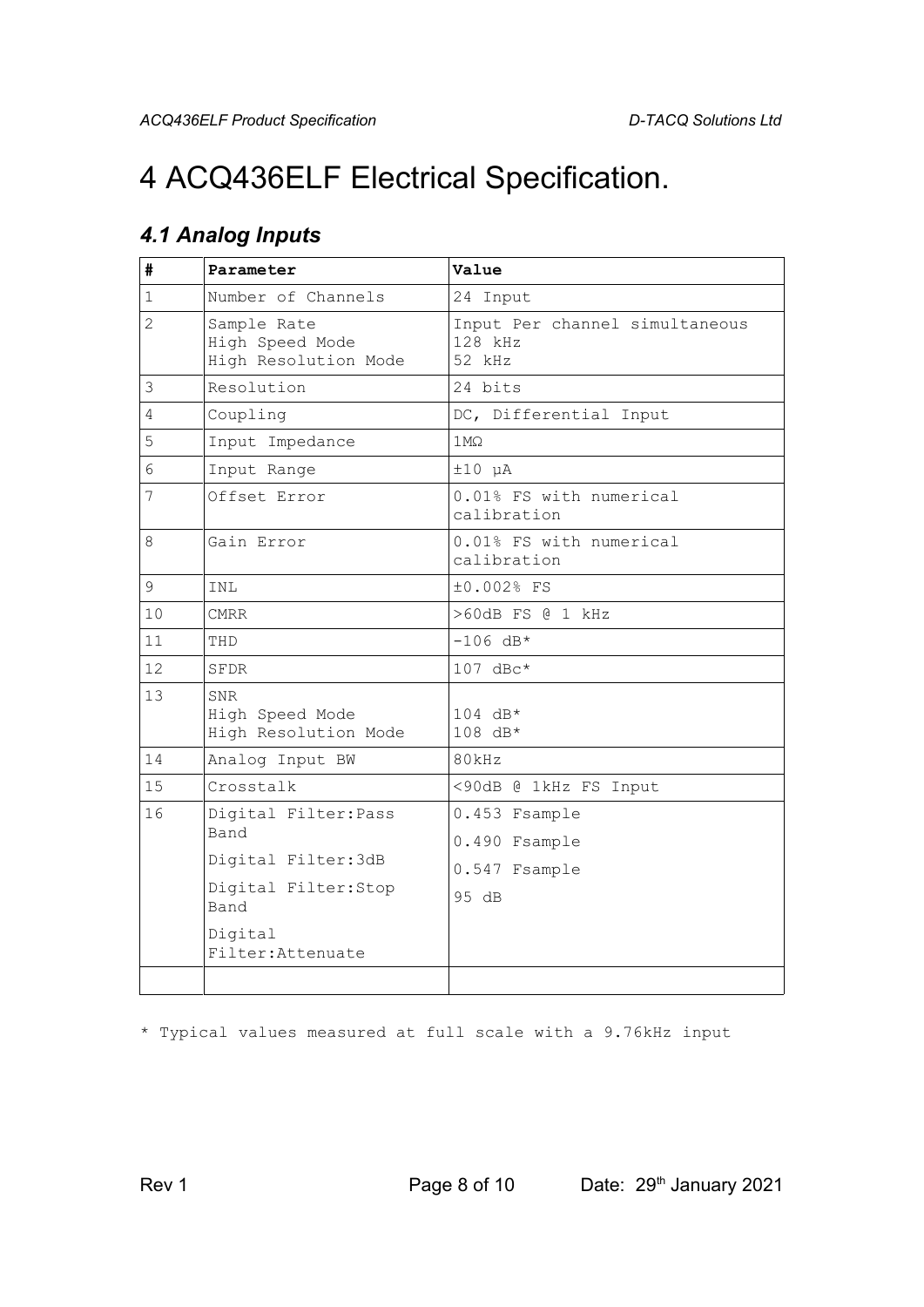| #              | Parameter               | Value                                             |
|----------------|-------------------------|---------------------------------------------------|
| $\mathbf{1}$   | Number of Channels      | 2 Outputs multiplexed to 12                       |
| $\overline{2}$ | DAC Update Rate         | 1 MHz Per channel simultaneous                    |
| 3              | Resolution              | 16 bits                                           |
| 4              | Output                  | 2 pole reconstruction 5 KHz Low<br>Pass           |
| $\overline{4}$ | Output Voltage Range    | $\pm 0.5$ V                                       |
| 5              | Offset Error            | $0.1$ % FS*                                       |
| 6              | Gain Error              | $0.1$ % FS*                                       |
| 7              | Output Multiplexer      | Each Output channel multiplexed<br>onto 6 outputs |
| 8              | Multiplexer Control     | Each Output Individual Enable                     |
| 9              | Multiplexer Update Rate | $10$ kHz                                          |
|                |                         |                                                   |

### *4.2 Analog Outputs*

\* Additional numerical calibration available